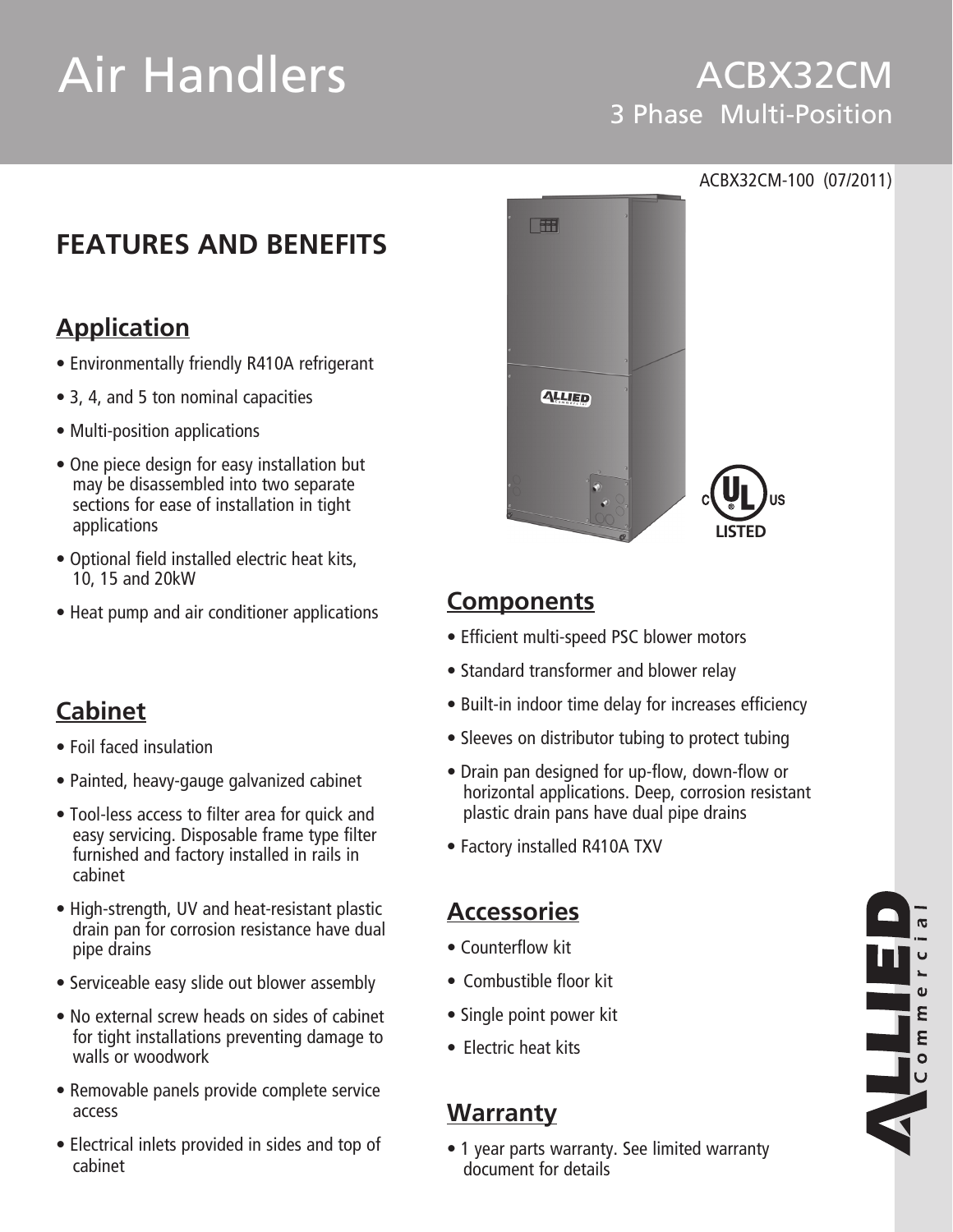

## Physical & Electrical Data

|                  |                  | <b>Electric</b>   |                         | <b>Filter Size</b> | Refrigerant<br>Connection |                    |                  |
|------------------|------------------|-------------------|-------------------------|--------------------|---------------------------|--------------------|------------------|
| Model            | Voltage/Hz/Phase | Heat<br>Available | Transformer Size & Type | (inches)           | Suction<br>(inches)       | Liquid<br>(inches) | Weight<br>(lbs.) |
| ACBX32CM-136-230 | 208-230/60/1*    | 10, 15, 20        | 40 VA, CLASS 2          | 20 X 22            | 3/4                       | 3/8                | 177              |
| ABCX32CM-148-230 | 208-230/60/1*    | 10, 15, 20        | 40 VA, CLASS 2          | 20 X 24            | 7/8                       | 3/8                | 206              |
| ABCX32CM-160-230 | 208-230/60/1*    | 10, 15, 20        | 40 VA, CLASS 2          | 20 X 24            | $1 - 1/8$                 | 3/8                | 206              |
| ACBX32CM-136-460 | 460/60/1*        | 10, 15, 20        | 40 VA, CLASS 2          | 20 X 22            | 3/4                       | 3/8                | 177              |
| ACBX32CM-148-460 | 460/60/1*        | 10, 15, 20        | 40 VA, CLASS 2          | 20 X 24            | 7/8                       | 3/8                | 206              |
| ACBX32CM-160-460 | 460/60/1*        | 10, 15, 20        | 40 VA, CLASS 2          | 20 X 24            | $1 - 1/8$                 | 3/8                | 206              |

Note: All Blower Motors are single phase.

 All Heat Kits (10, 15, and 20) are 3 phase and require 3 phase service.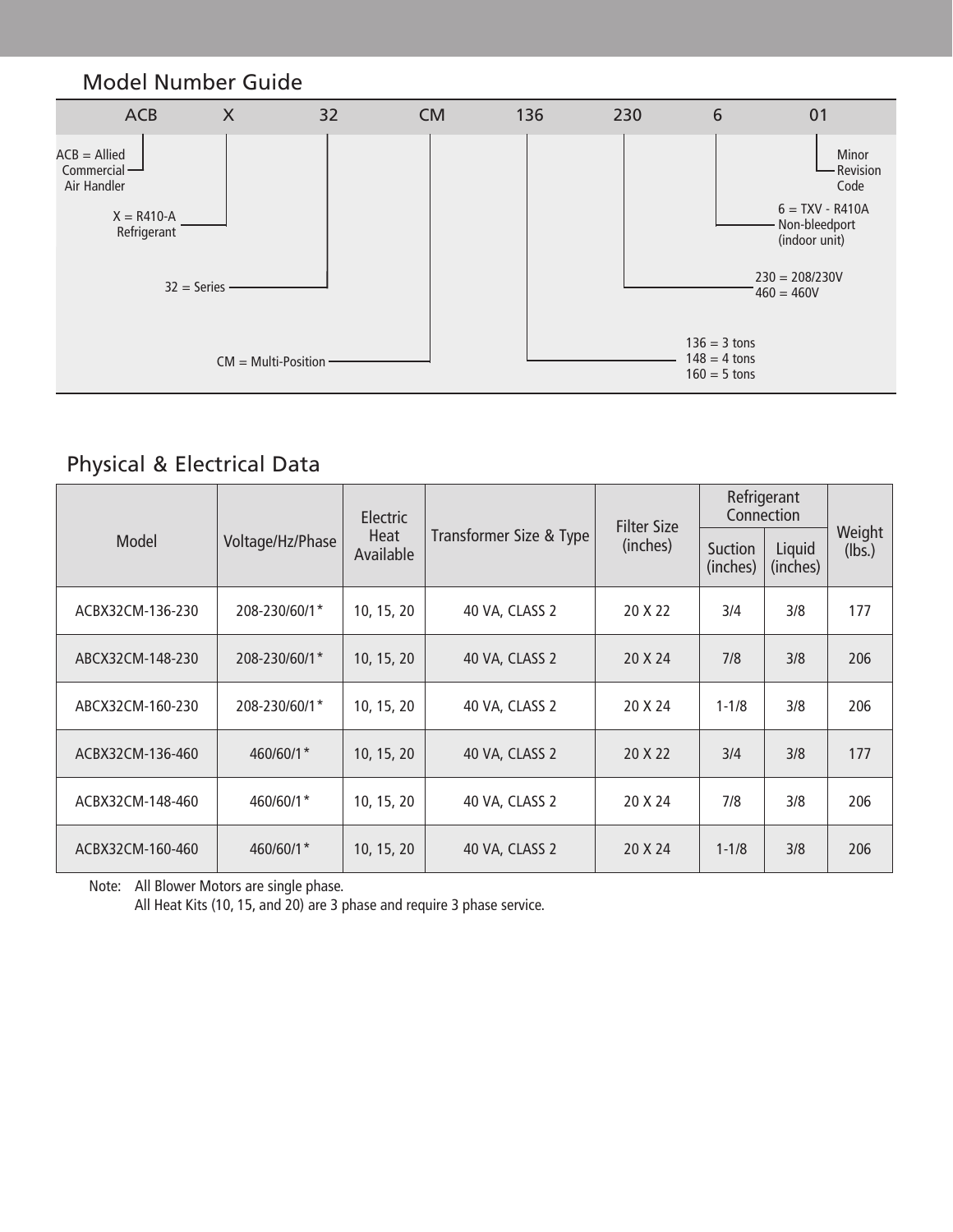## Blower Performance

NOTE: All air data is measured external to unit with air filter in place with bottom return air.

# CBX32CM-136 (208/230V)

| 32CM-136 | (208/230V) |
|----------|------------|
|          |            |

| External                  | Air Volume & Motor Watts at Specific Blower Taps |              |      |              |      |              |  |  |
|---------------------------|--------------------------------------------------|--------------|------|--------------|------|--------------|--|--|
| <b>Static</b><br>Pressure |                                                  | High         |      | Medium       | Low  |              |  |  |
| in. w.g.                  | cfm                                              | <b>Watts</b> | cfm  | <b>Watts</b> | cfm  | <b>Watts</b> |  |  |
| .00.                      | 1525                                             | 505          | 1120 | 390          | 915  | 335          |  |  |
| .05                       | 1520                                             | 495          | 1150 | 385          | 965  | 330          |  |  |
| .10                       | 1510                                             | 480          | 1170 | 380          | 1005 | 325          |  |  |
| .15                       | 1495                                             | 470          | 1180 | 375          | 1035 | 320          |  |  |
| .20                       | 1475                                             | 455          | 1190 | 370          | 1055 | 320          |  |  |
| .25                       | 1450                                             | 440          | 1185 | 360          | 1060 | 310          |  |  |
| .30                       | 1415                                             | 430          | 1175 | 350          | 1050 | 300          |  |  |
| .40                       | 1335                                             | 400          | 1135 | 325          | 1005 | 290          |  |  |
| .50                       | 1230                                             | 375          | 1060 | 300          | 915  | 255          |  |  |
| .60                       | 1100                                             | 345          | 960  | 280          | 775  | 230          |  |  |
| .70                       | 950                                              | 320          | 830  | 255          | 590  | 205          |  |  |
| .75                       | 870                                              | 305          | 750  | 245          | 485  | 195          |  |  |

#### CBX32CM-148 (208/230V)

| External                  | Air Volume & Motor Watts at Specific Blower Taps |              |      |              |      |              |  |  |
|---------------------------|--------------------------------------------------|--------------|------|--------------|------|--------------|--|--|
| <b>Static</b><br>Pressure |                                                  | High         |      | Medium       | Low  |              |  |  |
| in. w.g.                  | cfm                                              | <b>Watts</b> | cfm  | <b>Watts</b> | cfm  | <b>Watts</b> |  |  |
| .00                       | 1910                                             | 590          | 1785 | 520          | 1475 | 430          |  |  |
| .05                       | 1895                                             | 585          | 1770 | 515          | 1480 | 430          |  |  |
| .10                       | 1870                                             | 580          | 1750 | 510          | 1475 | 425          |  |  |
| .15                       | 1840                                             | 570          | 1720 | 500          | 1465 | 420          |  |  |
| .20                       | 1800                                             | 565          | 1685 | 490          | 1445 | 410          |  |  |
| .25                       | 1755                                             | 550          | 1645 | 480          | 1415 | 405          |  |  |
| .30                       | 1700                                             | 540          | 1600 | 465          | 1380 | 395          |  |  |
| .40                       | 1580                                             | 515          | 1485 | 440          | 1260 | 370          |  |  |
| .50                       | 1425                                             | 485          | 1350 | 410          | 1170 | 345          |  |  |
| .60                       | 1250                                             | 450          | 1190 | 380          | 1020 | 320          |  |  |
| .70                       | 1045                                             | 415          | 1000 | 350          | 840  | 295          |  |  |
| .75                       | 930                                              | 400          | 900  | 335          | 740  | 280          |  |  |

#### CBX32CM-160 (208/230V)

| ואו<br>731 | - |
|------------|---|
|            |   |

| External                  | Air Volume & Motor Watts at Specific Blower Taps |              |      |               |      |              |  |  |
|---------------------------|--------------------------------------------------|--------------|------|---------------|------|--------------|--|--|
| <b>Static</b><br>Pressure |                                                  | High         |      | <b>Medium</b> | Low  |              |  |  |
| in. w.g.                  | cfm                                              | <b>Watts</b> | cfm  | <b>Watts</b>  | cfm  | <b>Watts</b> |  |  |
| .00.                      | 2115                                             | 780          | 2025 | 670           | 1775 | 585          |  |  |
| .05                       | 2100                                             | 770          | 2010 | 665           | 1775 | 590          |  |  |
| .10                       | 2085                                             | 765          | 1995 | 655           | 1770 | 580          |  |  |
| .15                       | 2060                                             | 750          | 1975 | 645           |      | 570          |  |  |
| .20                       | 2030                                             | 740          | 1950 | 635           | 1745 | 560          |  |  |
| .25                       | 2000                                             | 730          | 1915 | 625           | 1725 | 550          |  |  |
| .30                       | 1960                                             | 715          | 1880 | 610           | 1695 | 535          |  |  |
| .40                       | 1870                                             | 685          | 1795 | 580           | 1630 | 505          |  |  |
| .50                       | 1755                                             | 655          | 1690 | 545           | 1540 | 475          |  |  |
| .60                       | 1620                                             | 625          | 1560 | 515           | 1425 | 440          |  |  |
| .70                       | 1465                                             | 590          | 1415 | 480           | 1295 | 410          |  |  |
| .80                       | 1290                                             | 560          | 1250 | 445           | 1140 | 375          |  |  |
| .85                       | 1195                                             | 545          | 1160 | 425           | 1050 | 360          |  |  |

#### CBX32CM-136 (460V 1ph)

| External                  | Air Volume & Motor Watts at Specific Blower Taps |              |      |              |  |  |  |
|---------------------------|--------------------------------------------------|--------------|------|--------------|--|--|--|
| <b>Static</b><br>Pressure |                                                  | High         | Low  |              |  |  |  |
| in. w.g.                  | cfm                                              | <b>Watts</b> | cfm  | <b>Watts</b> |  |  |  |
| .00                       | 1525                                             | 505          | 1120 | 390          |  |  |  |
| .05                       | 1520                                             | 495          | 1150 | 385          |  |  |  |
| .10                       | 1510                                             | 480          | 1170 | 380          |  |  |  |
| .15                       | 1495                                             | 470          | 1180 | 375          |  |  |  |
| .20                       | 1475                                             | 455          | 1190 | 370          |  |  |  |
| .25                       | 1450                                             | 440          | 1185 | 360          |  |  |  |
| .30                       | 1415                                             | 430          | 1175 | 350          |  |  |  |
| .40                       | 1335                                             | 400          | 1135 | 325          |  |  |  |
| .50                       | 1230                                             | 375          | 1060 | 300          |  |  |  |
| .60                       | 1100                                             | 345          | 960  | 280          |  |  |  |
| .70                       | 950                                              | 320          | 830  | 255          |  |  |  |
| .75                       | 870                                              | 305          | 750  | 245          |  |  |  |

#### CBX32CM-148 (460V 1ph)

| External                  | Air Volume & Motor Watts at Specific Blower Taps |              |      |              |  |  |  |
|---------------------------|--------------------------------------------------|--------------|------|--------------|--|--|--|
| <b>Static</b><br>Pressure | High                                             |              | Low  |              |  |  |  |
| in. w.g.                  | cfm                                              | <b>Watts</b> | cfm  | <b>Watts</b> |  |  |  |
| .00                       | 1870                                             | 610          | 1775 | 530          |  |  |  |
| .05                       | 1875                                             | 610          | 1775 | 530          |  |  |  |
| .10                       | 1870                                             | 590          | 1765 | 515          |  |  |  |
| .15                       | 1850                                             | 585          | 1750 | 510          |  |  |  |
| .20                       | 1825                                             | 575          | 1720 | 500          |  |  |  |
| .25                       | 1790                                             | 560          | 1685 | 490          |  |  |  |
| .30                       | 1745                                             | 545          | 1645 | 480          |  |  |  |
| .40                       | 1625                                             | 505          | 1530 | 450          |  |  |  |
| .50                       | 1465                                             | 470          | 1380 | 420          |  |  |  |
| .60                       | 1270                                             | 425          | 1195 | 385          |  |  |  |
| .70                       | 1030                                             | 385          | 975  | 350          |  |  |  |
| .80                       | 755                                              | 340          | 720  | 320          |  |  |  |

#### CBX32CM-160 (460V 1ph)

| External                  | Air Volume & Motor Watts at Specific Blower Taps |              |      |              |  |  |  |  |
|---------------------------|--------------------------------------------------|--------------|------|--------------|--|--|--|--|
| <b>Static</b><br>Pressure |                                                  | High         | Low  |              |  |  |  |  |
| in. w.g.                  | cfm                                              | <b>Watts</b> | cfm  | <b>Watts</b> |  |  |  |  |
| .00                       | 2140                                             | 795          | 1965 | 710          |  |  |  |  |
| .05                       | 2110                                             | 780          | 1950 | 700          |  |  |  |  |
| .10                       | 2080                                             | 765          | 1930 | 685          |  |  |  |  |
| .15                       | 2045                                             | 755          | 1910 | 675          |  |  |  |  |
| .20                       | 2005                                             | 740          | 1880 | 660          |  |  |  |  |
| .25                       | 1965                                             | 725          | 1850 | 645          |  |  |  |  |
| .30                       | 1920                                             | 710          | 1815 | 630          |  |  |  |  |
| .40                       | 1820                                             | 680          | 1735 | 600          |  |  |  |  |
| .50                       | 1710                                             | 650          | 1635 | 570          |  |  |  |  |
| .60                       | 1585                                             | 615          | 1520 | 540          |  |  |  |  |
| .70                       | 1450                                             | 585          | 1390 | 505          |  |  |  |  |
| .80                       | 1305                                             | 550          | 1245 | 475          |  |  |  |  |
| .85                       | 1225                                             | 535          | 1165 | 460          |  |  |  |  |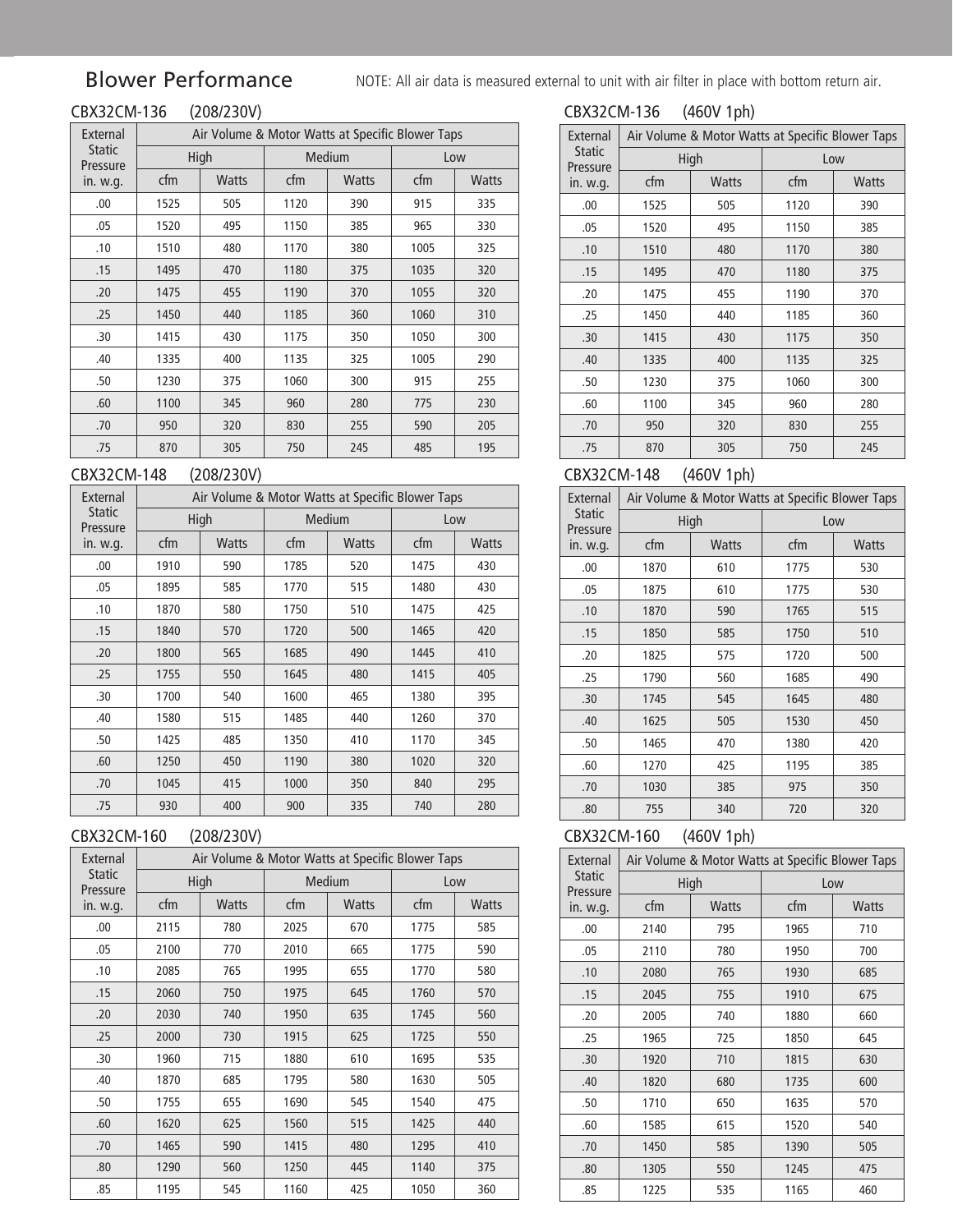### Electric Heat Data

| Heater               | Model          | Cat#  | Volt<br>Phase |     | kW   | <b>BTU</b> |            |    |                |             |     |         |       | ACBX32CM-136   ACBX32CM-148   ACBX32CM-160 |    |
|----------------------|----------------|-------|---------------|-----|------|------------|------------|----|----------------|-------------|-----|---------|-------|--------------------------------------------|----|
| Capacity             |                |       |               |     |      |            | <b>FLA</b> |    | <b>MCA MOP</b> | <b>FLA</b>  |     | MCA MOP |       | FLA   MCA   MOP                            |    |
| 10 kW                | ECB29-10-Y-230 | 28k43 |               |     | 9.2  | 31,400     |            | 32 | 35             | 2.4         | 33  | 35      | 3.9   | 35                                         | 35 |
| 15 kW*               | ECB29-15-Y-230 | 28k44 |               | 230 | 13.5 | 47,000     | 1.72       | 47 | 50             | 2.4         | 48  | 50      | 3.9   | 50                                         | 50 |
| $20$ kW <sup>*</sup> | ECB29-20-Y-230 | 28k45 | 3             |     |      | 18.4       | 62,700     |    |                | 32/24 35/35 | 2.4 | 33/24   | 35/35 | 3.9                                        |    |
| 10 kW                | ECB29-10-G-460 | 28k47 |               |     | 9.2  | 31,400     |            | 16 | 20             | 1.3         | 17  | 20      | 1.9   | 17                                         | 20 |
| 15 kW                | ECB29-15-G-460 | 28k48 |               | 460 | 13.8 | 47,000     | 1.1        | 24 | 30             | 1.3         | 24  | 30      | 1.9   | 25                                         | 25 |
| 20 kW                | ECB29-20-G-460 | 28k49 |               |     | 18.4 | 62,700     |            | 32 | 35             | 1.3         | 32  | 35      | 1.9   | 32                                         | 35 |

\* Circuit breaker models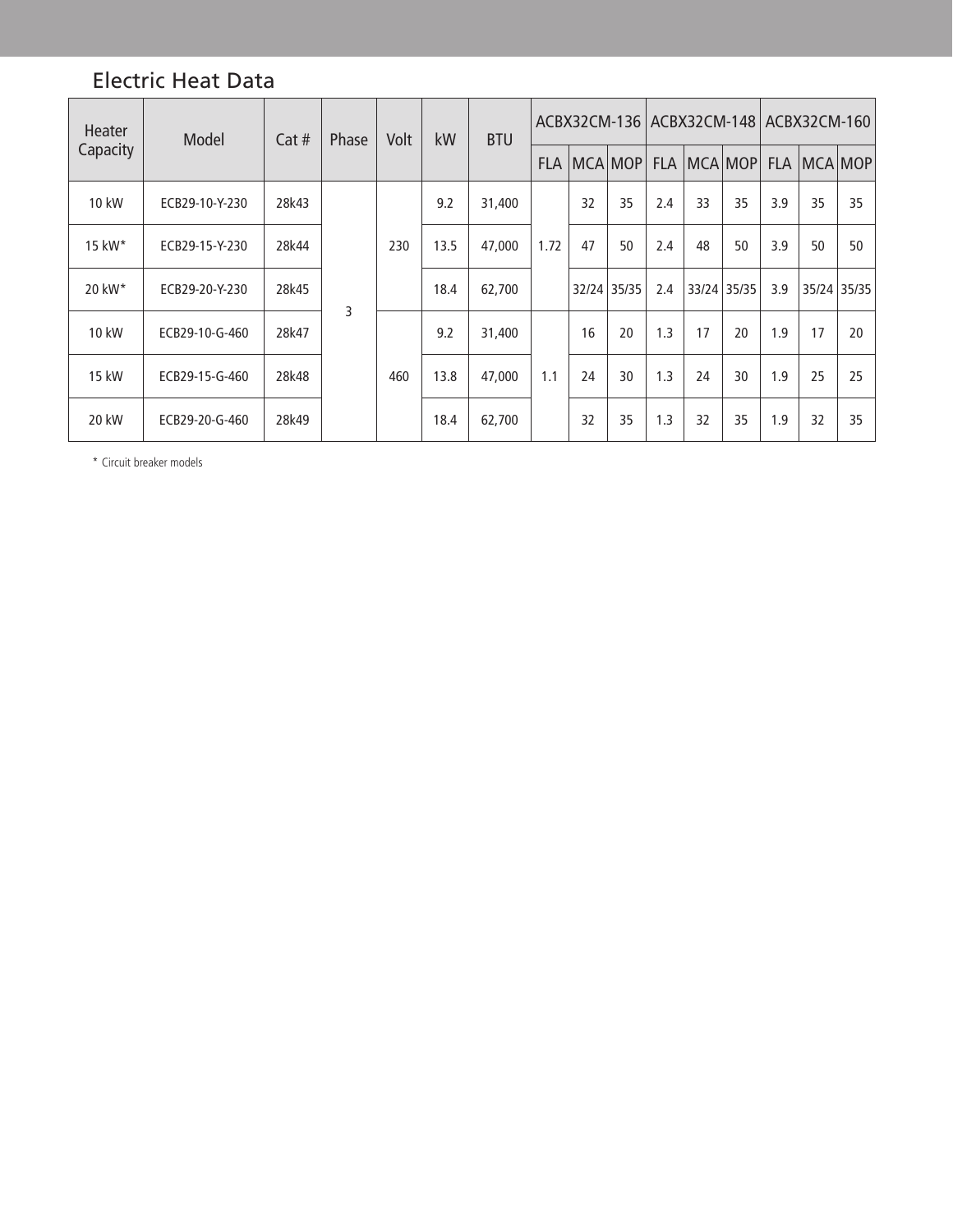#### Dimensions (in inches)

| Model Number                   | A        | B          |            | D          |    |    | G          |            |
|--------------------------------|----------|------------|------------|------------|----|----|------------|------------|
| ACBX32CM-136*                  | 51       | $21 - 1/4$ | $22 - 5/8$ | $19 - 3/4$ | 21 | 20 | $26 - 3/8$ | $24 - 5/8$ |
| ACBX32CM-148*<br>ACBX32CM-160* | $58-1/2$ | $21 - 1/4$ | $24 - 5/8$ | $19 - 3/4$ | 23 | 20 | $27 - 7/8$ | $30 - 5/8$ |

 $* = 230$  and 460 volts



#### Installation Clearances with Electric Heat

| Cabinet                      | 0 inch      |
|------------------------------|-------------|
| To Plenum                    | 1 inch      |
| To Outlet Duct within 3 feet | 1 inch      |
| Floor                        | See Note #1 |
| Service / Maintenance        | See Note #2 |

Notes:

<sup>1</sup> Units installed on combustible floor in the down-flow position with electric heat

require optional down-flow additive-base.

<sup>2</sup> Front service access - 24 inches (610 mm) minimum. If cabinet depth is more than 24 inches (610 mm) allow a minimum of the cabinet depth plus 2 inches (51 mm).